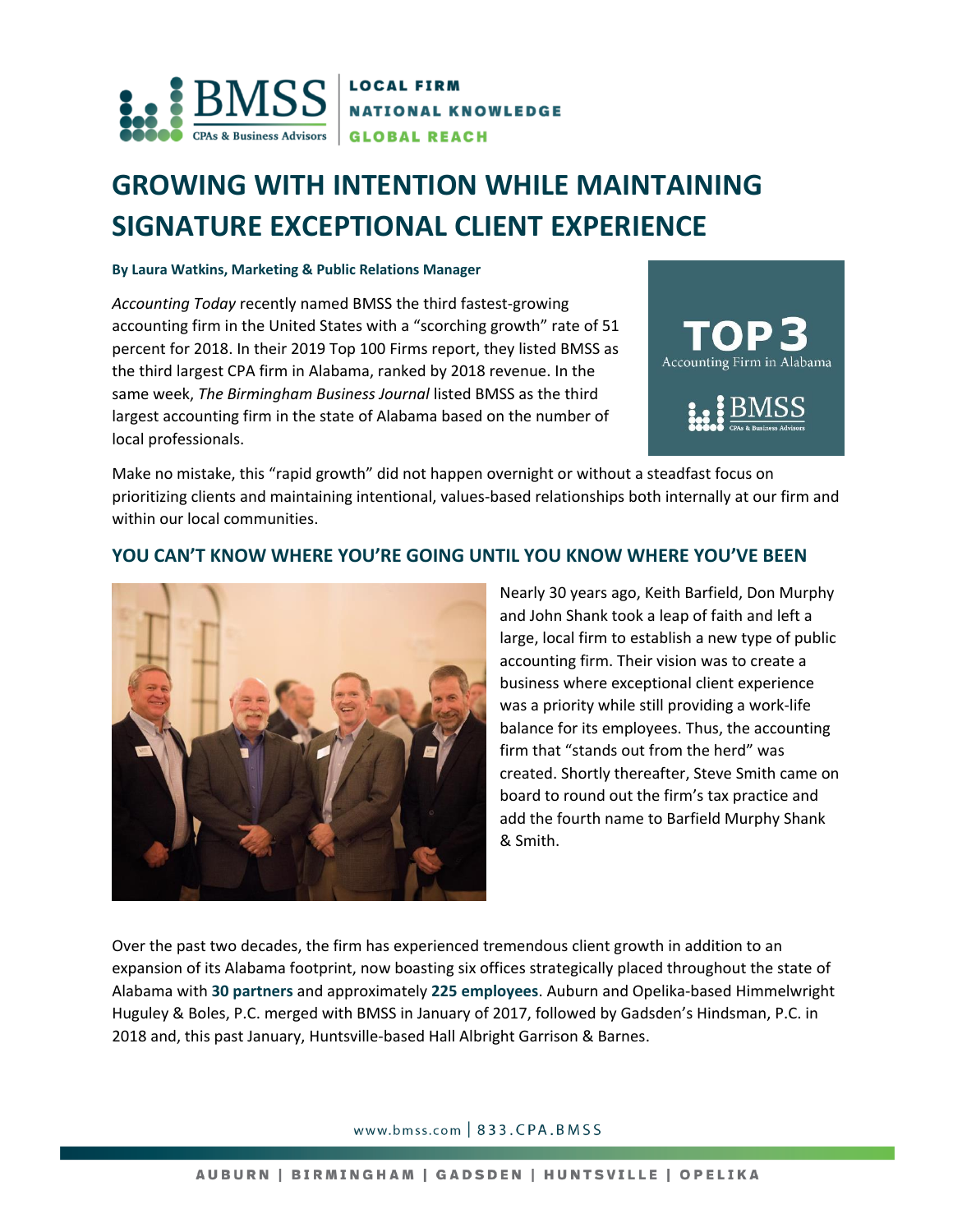



*Right: Auburn/Opelika Team Members Bottom Left: Huntsville Team Members Bottom Right: Gadsden Team Members*



#### **NEW NAME, NEW WEBSITE**

With all the changes and new faces, it seemed appropriate to refresh the firm name so that it would pay homage to our roots while no longer being based on individuals. So, on January 1, 2019, we refreshed our logo and released our new name, BMSS, LLC, to the public. The reception has been overwhelmingly positive.

At that time, we also launched a new website – still located at [www.bmss.com](http://www.bmss.com/) – which is optimized for displaying videos and responsive to all devices. The site showcases our employees in the "Our People" section and provides a bevy of information detailing the industries and services we can provide for our clients as well as pertinent information clients and prospects may find useful.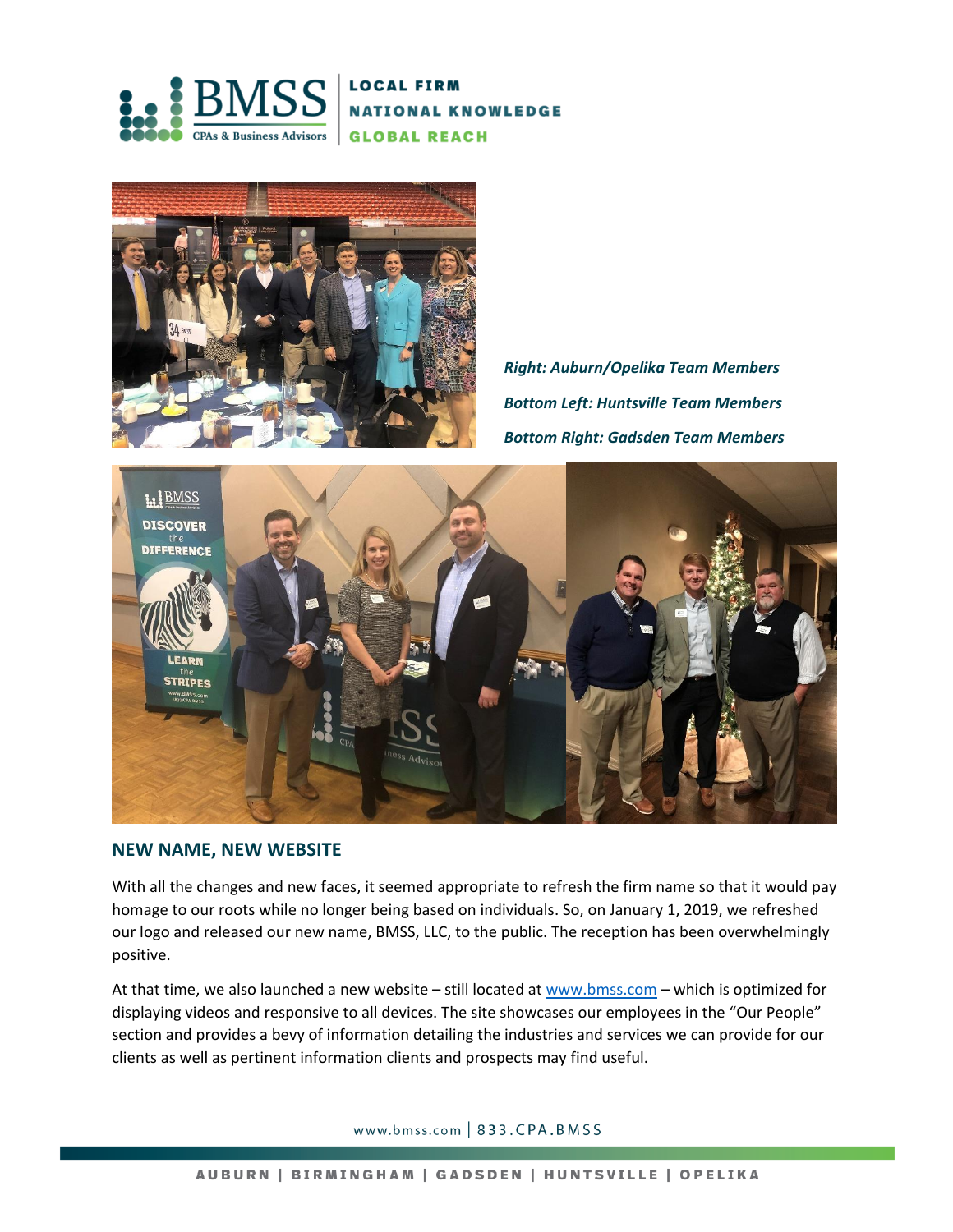



BMSS has great depth of experience in a variety of industries, including Manufacturing & Distribution, Construction, Real Estate, Nonprofit, Government & Municipalities and Government Contracting, to name a few. In addition, we provide a variety of services that go beyond traditional accounting and auditing such as State & Local Tax, Private Client Services and System and Organization Control reports. The new website provides relevant news and information for each niche (industry or service).



## Construction



.<br>You make critical decisions every day in managing your projects and your people, but do you have the time to control the bigger financial management issues facing your business? Our goal is to provide sound advice to the general contractors, subcontractors and home builders we serve by developing solutions for the more complex business management needs of the construction industry. Our professionals have been serving clients in the construction and contracting business since the establishment of our firm. We provide decades of experience with a vast array of knowledge relating to the issues you face every day, such as bidding, estimating, project financing, bonding, cash flow and cost recovery. We can help you minimize tax liability, maximize banking and bonding capacity and plan for future growth. Our engagement team will quickly become your go-to resource for financial guidance and planning

Additional services beyond the traditional CPA firm are available through our family of companies – [Abacus Technologies,](http://www.abacustechnologies.com/) [Payroll & Benefit Solutions \(PBS\)](http://pbspay.com/) and [BMSS Wesson Wealth Solutions](http://bmsswesson.com/) – ensuring human resource, information technology, wealth management and PEO needs are met.